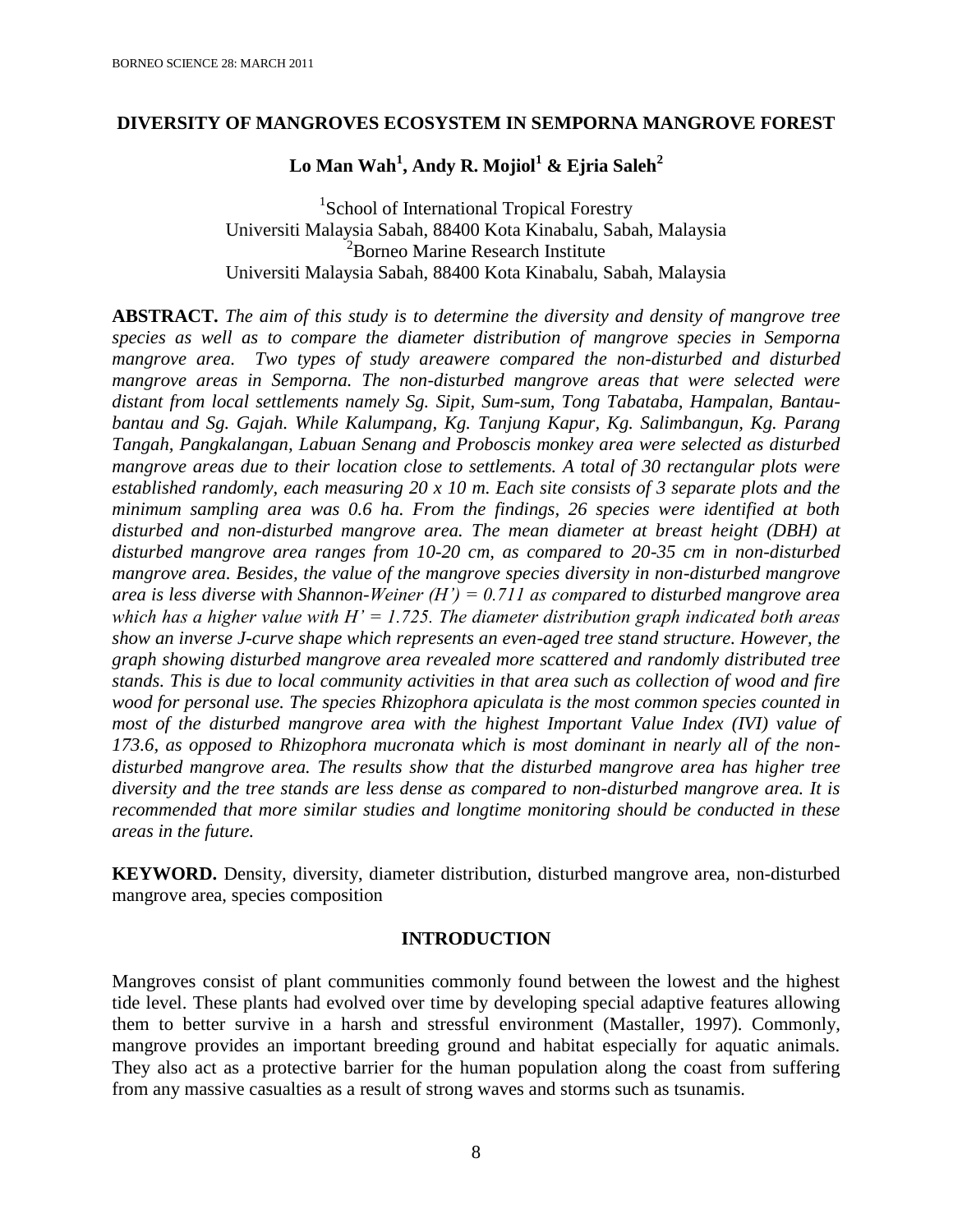Mangrove forests in Sabah comprises of 341,000 ha of the total land. Approximately of 326,487 ha have been gazetted as Mangrove Forest Reserve class V, with Sabah having the most extensive coverage of mangrove in Malaysia. Therefore, the mangroves in Sabah represent an important resource to the state. However, some mangrove forest has been under threat at present accounting for 9.8% (33,311.33 ha) of the total area of mangrove forest in Sabah.

In Semporna, the mangrove forests cover an area of about 15,712 ha. There are approximately of 15 % of the mangrove forests in Semporna have been threaded by encroachment activity, such as conversion of mangrove forest for oil palm plantation, shrimp farming, and others that would lead the area to degrade (Sabah Forestry Department, 2007). In order to solve the problem, the forestry department has initiated the mangrove restoration program since April 2007. A total of 583.24 ha of the degraded mangrove forest have been replanted with the some mangrove and coastal plant species since 2006, such as Bangkita (*Rhizophora apiculata*), Bakau kurap (*Rhizophora mucronata*), Rhu pantai (*Casuarina equistefolia*), Bintangor laut (*Callophyllum inophyllum*), and Tengar (*Ceriops tengar*). The effort of the restoration program was carried on until now and there are about 5.58 ha of the degraded mangrove forest has been replanted on year 2010 (Sabah Forestry Department, 2010).

The aim of this study is to determine the diversity and density of mangrove trees by species in Semporna mangrove area as well to compare the diameter distribution of mangrove species at Semporna mangrove area in order to better understand its ecosystem health where steps and actions can be devised and implemented to maintain and improve its condition.

#### **MATERIAL AND METHOD**

A random sampling method was applied in this study. Two study areas are made for comparison between the non-disturbed and disturbed mangrove area in Semporna mangrove area. The disturbed mangrove area is defined as an area that has been influenced by encroachment activity such as tree cutting, housing settlement or reclamation of land for agriculture as opposed to nondisturbed mangrove area with more regeneration of seedlings can be found within this health ecosystem.

13 study sites were selected randomly in this study. The non-disturbed mangrove areas that were selected in this study are namely Sg. Sipit, Sum-sum, Tong Tabataba, Hampalan, Bantau-bantau and Sg. Gajah. While Kalumpang, Kg. Tanjung Kapur, Kg. Salimbangun, Kg. Parang Tangah, Pangkalangan, Labuan Senang and 'Proboscis monkey' areas were selected as disturbed mangrove area due to its location close to settlement. A total of 30 plots were randomly set up at the sites, where three plots were made at each sites. Each sampling plot is in rectangular shape with size 20 x 10 m and the minimum sampling area in this study was 0.6 ha.

All trees found within the plot were determined and recorded. The data collected were the diameter at breast height (DBH), height of the tree, and the number of individual of mangrove species, and tree density. The diversity indices such as Shannon-Weiner index (H') and Simpson's index (D) were used in order to calculate the diversity of mangrove species in each plot. The Important Value Index (IVI) was then calculated by adding relative density, relative dominance and relative frequency to determine the species composition of the mangrove forest. Due to bad weather (rain) during the study period only a few areas were be able to be pictured and located in GPS as shown below (Figure 1).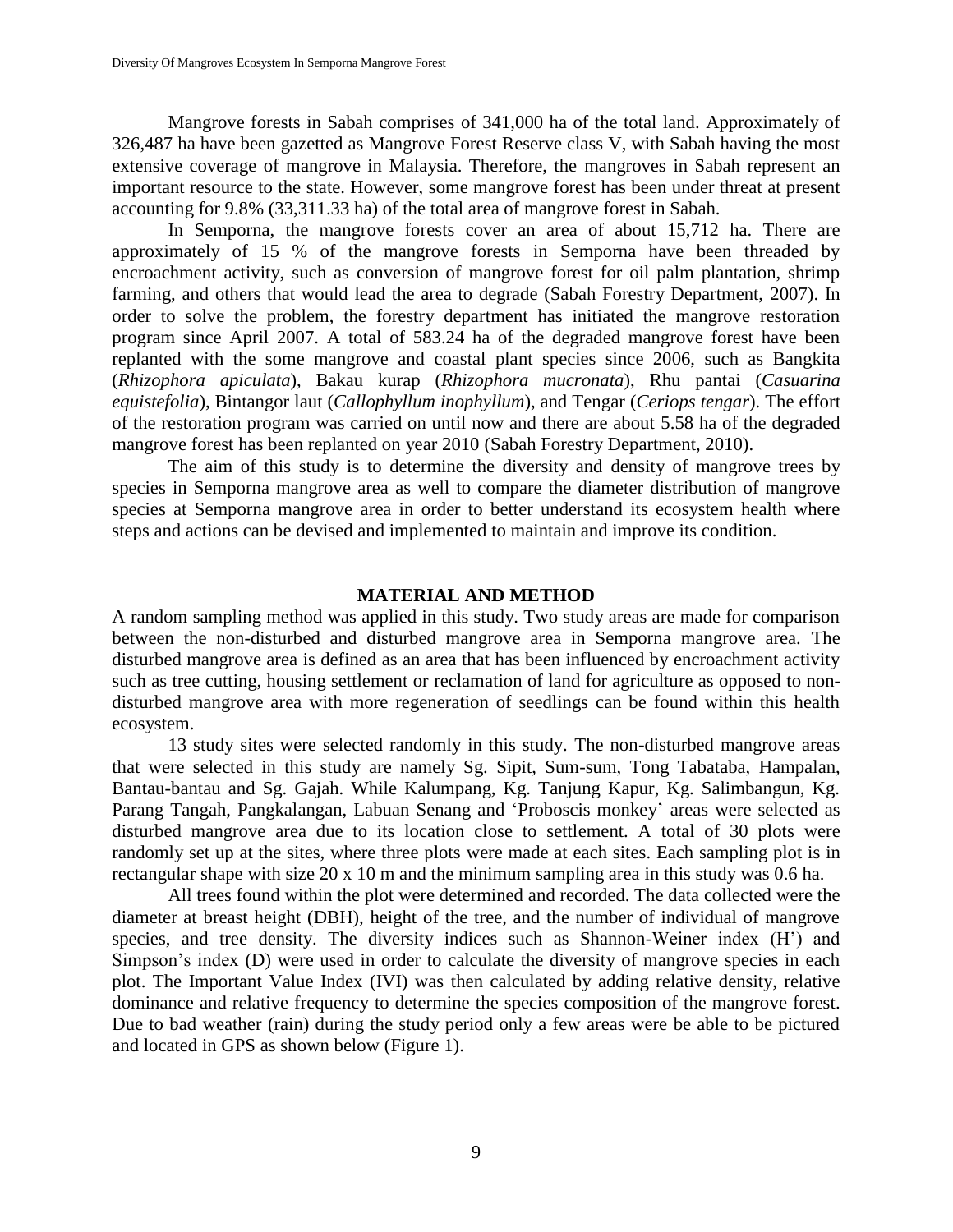

**Figure 1. A total number of 13 study sites in Semporna mangrove area as some was pointed in yellow mark, however not all the study sites were able to be pictured and located due to raining condition.**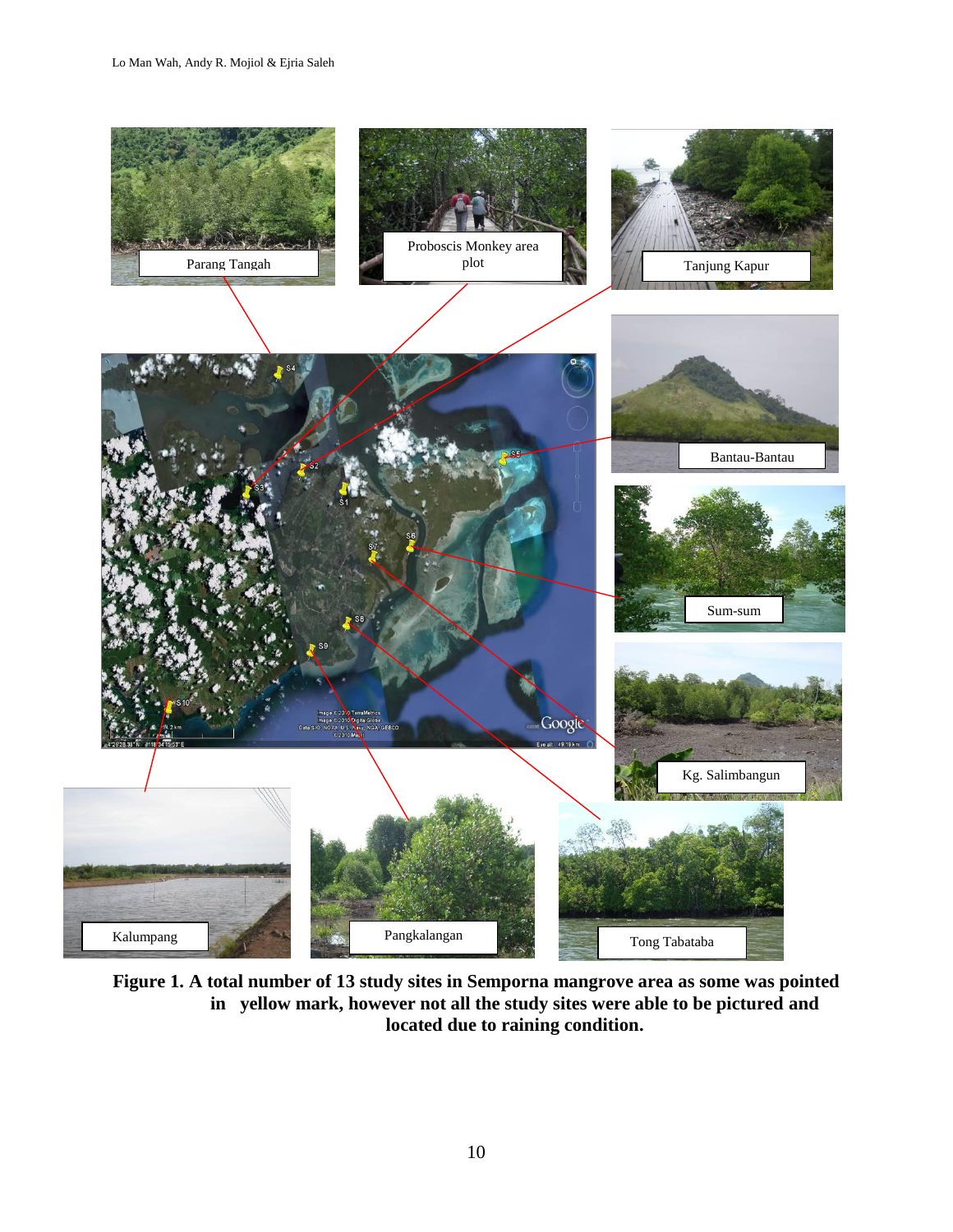# **RESULTS AND DISCUSSION**

### **Distribution of Mangrove Species**

A total of 188 of mangrove tree were surveyed at non-disturbed mangrove area and 201 of mangrove trees at disturbed mangrove area with in total of 389 mangrove individual tree has been recorded. As many as 26 species were recorded at all study sites. Figure 2 and Table 1 in below showed the results of the mangrove species that have been found in both areas



**Figure 2. Histogram shows the difference in number of species according to study area.**

# **Mangrove Species Diversity Indices**

The mean value of Shannon-Weiner index for non-disturbed mangrove area is 0.711, while disturbed mangrove area is 1.725. The value showed that disturbed mangrove forests are more diverse compared to non-disturbed mangrove area. The Shannon index which emphasizes the richness component of diversity, ranks disturbed mangrove area as the most diverse However, these diversity indices varies due to the total number of species found in the study area and not represent to all area of Semporna mangrove area.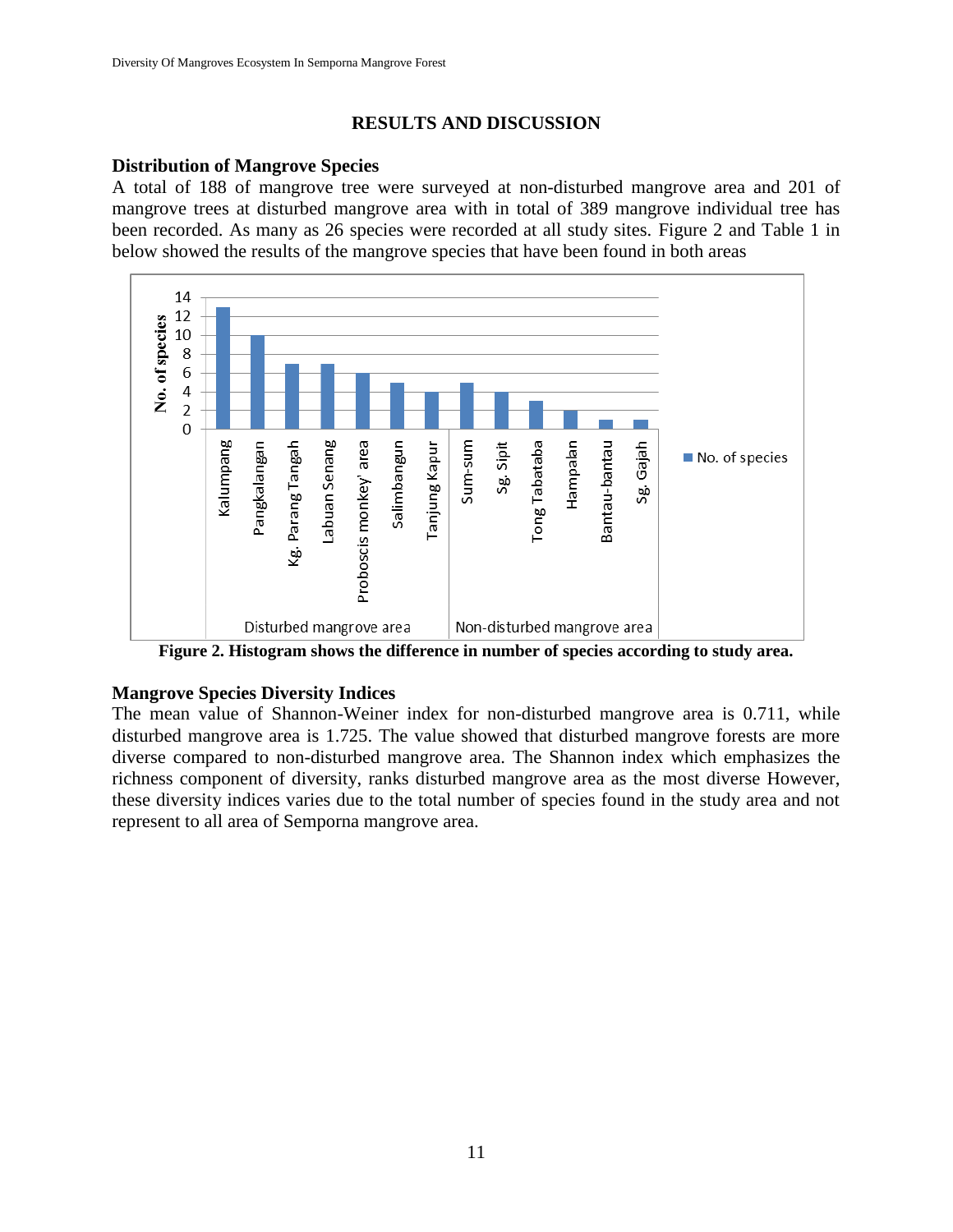| No. | Family         | <b>Species</b>              | <b>Class</b> | <b>Malay name</b> |  |
|-----|----------------|-----------------------------|--------------|-------------------|--|
| 1.  | Anarcadiaceae  | Mangifera sp.               | MA           | Mangga air        |  |
| 2.  | Avicenniaceae  | Avicennia marina            | M            | Api-api           |  |
| 3.  | Arecaceae      | Nypa frustican              | MA           | Nipah palm        |  |
| 4.  | Casuarinaceae  | Cassuarina equisetifolia    | MA           | Rhu pantai        |  |
| 5.  | Combretaceae   | Lumnitzera littorea         | M            | Teruntum merah    |  |
| 6.  |                | Lumnitzera racemosa         | M            | Teruntum putih    |  |
| 7.  | Euphorbiaceae  | Excoecaria agallocha        | MA           | <b>Buta Buta</b>  |  |
| 8.  |                | Jatropha sp.                | MA           | Jatropa           |  |
| 9.  | Fabaceae       | Derris sp.                  | MA           | Pepanjat          |  |
| 10. |                | Pongamia pinnata            | MA           | Kekacang          |  |
| 11. | Lecythidaceae  | Barringtonia asiatica       | <b>MA</b>    | Baringtonia       |  |
| 12. | Lythraceae     | Pemphis acidula             | MA           | Sentidi           |  |
| 13. | Malvaceae      | Hibiscus tiliaceus          | <b>MA</b>    | Bru-baru          |  |
| 14. | Meliaceae      | Xylocarpus granatum         | M            | Nyirih            |  |
| 15. | Palmae         | Cocos sp.                   | <b>MA</b>    | Kelapa            |  |
| 16. | Pteridaceae    | Acrostichum aureum          | MA           | Piai              |  |
| 17. | Rhizophoraceae | Bruguiera cylindrical       | M            | <b>Beus</b>       |  |
| 18. |                | Bruguiera parviflora        | М            | Lenggadai         |  |
| 19. |                | Ceriop tagal                | М            | Tengar            |  |
| 20. |                | Rhizophora apiculata        | M            | Bangkita          |  |
| 21. |                | Rhizophora mucronata        | M            | Bakau kurap       |  |
| 22. |                | Rhizophora stylosa          | М            | Bakau putih       |  |
| 23. | Rubiaceae      | Scyphiphora hydrophyllaceae | М            | Duduk rambat      |  |
| 24. |                | Morinda cirtifolia          | MA           | Bengkudu          |  |
| 25. | Sonneratiaceae | Sonneratia saseolaris       | M            | Berembang         |  |
| 26. |                | Unknown climbers            | <b>MA</b>    | Pemanjat          |  |

# **Table 1. List of mangrove species recorded at all study sites.**

Note:  $M = True$  mangrove species ;  $MA =$ Mangrove associate species

### **Table 2. Value of mangrove species diversity according to diversity indices.**

|                                   | Disturbed mangrove area | Non-disturbed mangrove<br>area |
|-----------------------------------|-------------------------|--------------------------------|
|                                   | Kalumpang               | Sg. Sipit                      |
| <b>Study site</b>                 | Kg. Tanjung Kapur       | Sum-sum                        |
|                                   | Kg. Salimbangun         | Tong Tabataba                  |
|                                   | Kg. Parang Tangah       | Hampalan                       |
|                                   | Pangkalangan            | Bantau-bantau                  |
|                                   | Labuan Senang           | Sg. Gajah                      |
|                                   | Proboscis monkey area   |                                |
| <b>Shannon-Weiner index</b><br>Ήľ | 1.725                   | 0.711                          |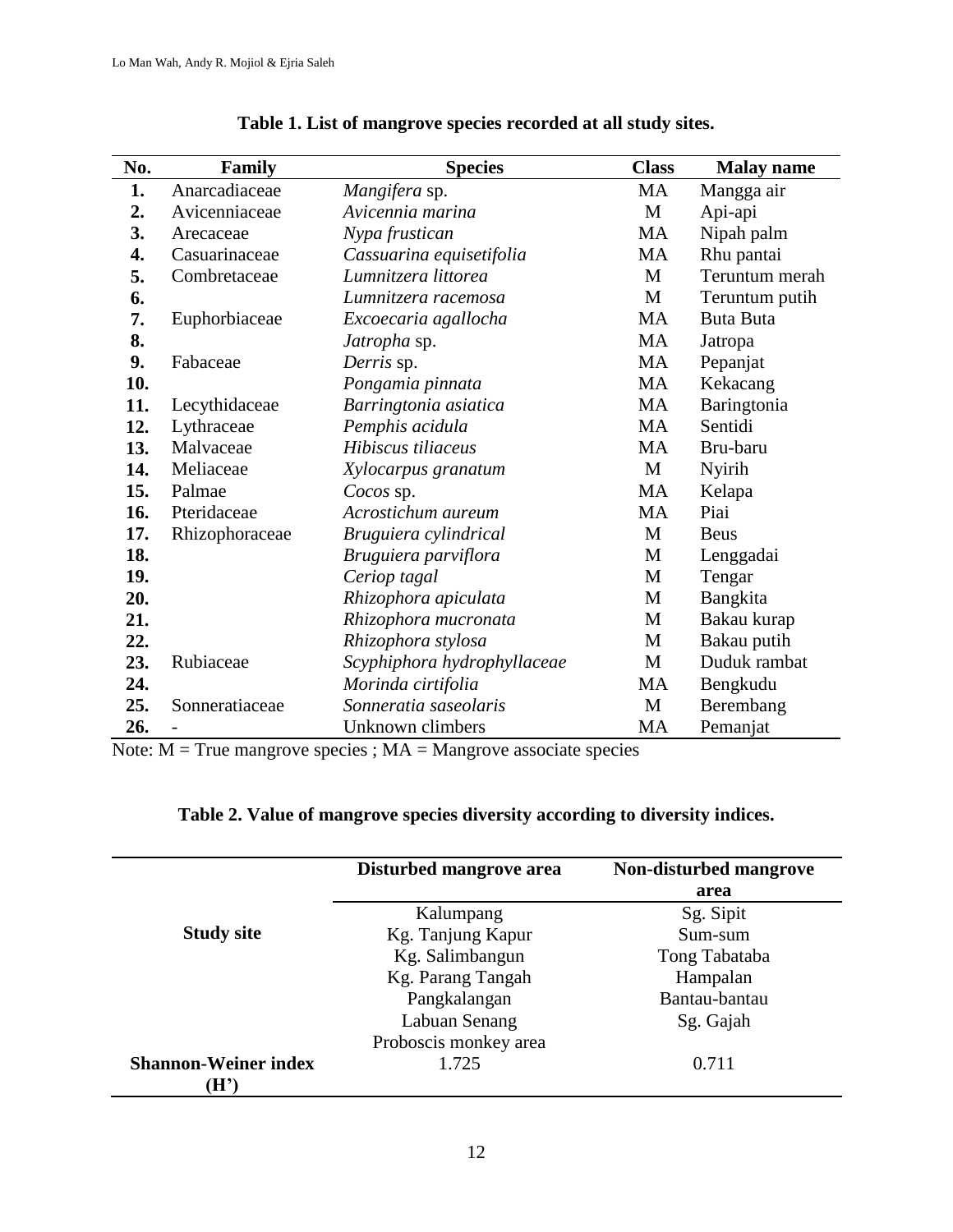### **Mangrove Trees Density**

The mean diameter at breast height (DBH) at disturbed mangrove areas ranges from 10-20 cm, while non-disturbed mangrove area was from 20-35 cm. Generally, Sg. Gajah has the highest tree density among the others, compared to Hampalan and Sg. Sipit which has the lowest tree density. Figure 3 shows the difference in tree density according to study sites.



**Figure 3. Histogram shows the difference in tree density according to study sites.**

### **Mangrove Species Composition**

In most of disturbed mangrove areas, *Rhizophora apiculata* was the dominant species with the highest value of Important Value Index (IVI) = 173.6. The *Rhizophora apiculata* has ranked the first out of ten in sampling plot. The second highest IVI was that of *Rhizophora mucronata*, with a value of 55.8. The third was *Lumnitzera littorea* (15.6), and followed by *Ceriop tagal* (13.9), *Bruguiera parviflora* (11.6), *Rhizophora stylosa* (11.9), *Excoecaria agallocha* (8.9), *Hibiscus tiliaceus* (4.0), *Acrostichum aureum* (3.5), and *Nypa fruticans* (1.2) as showed in Table 3.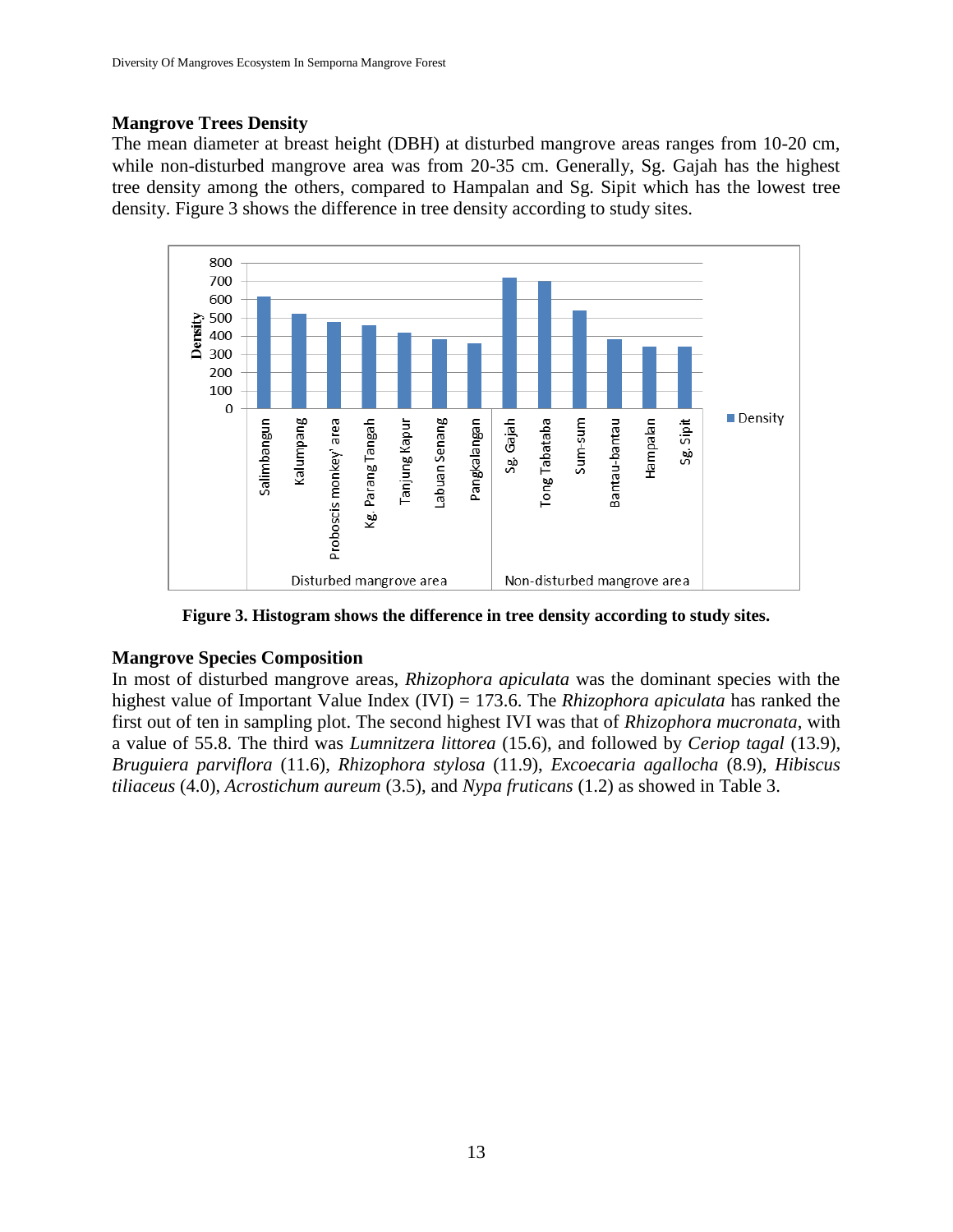| <b>Rank</b> | <b>Species</b>       | <b>Relative</b><br>dominance<br>$(m^2/ha)$ | <b>Relative</b><br>abundance<br>(n/ha) | <b>Relative</b><br>frequency | <b>IVI</b> |
|-------------|----------------------|--------------------------------------------|----------------------------------------|------------------------------|------------|
|             | Rhizophora apiculata | 89.6                                       | 70.0                                   | 14                           | 173.6      |
| 2           | Rhizophora mucronata | 20.3                                       | 24.5                                   | 11                           | 55.8       |
| 3           | Lumnitzera littorea  | 3.5                                        | 2.1                                    | 10                           | 15.6       |
| 4           | Ceriop tagal         | 2.1                                        | 2.8                                    | 9                            | 13.9       |
| 5           | Bruguiera parviflora | 1.5                                        | 1.1                                    | 9                            | 11.6       |
| 6           | Rhizophora stylosa   | 3.0                                        | 0.9                                    | 8                            | 11.9       |
|             | Excoecaria agallocha | 4.5                                        | 0.4                                    | 4                            | 8.9        |
| 8           | Hibiscus tiliaceus   | 0.4                                        | 0.6                                    | 3                            | 4.0        |
| 9           | Acrostichum aureum   | 0.2                                        | 0.3                                    | 3                            | 3.5        |
| 10          | Nypa fruticans       | 0.01                                       | 0.2                                    |                              | 1.2        |
|             | <b>Total</b>         |                                            |                                        |                              | 300        |

| Table 3. Mangrove species at disturbed mangrove area ranked by their Importance Value |
|---------------------------------------------------------------------------------------|
| Index (IVI).                                                                          |

While in non-disturbed mangrove area, *Rhizophora mucronata* are the dominant species with the highest IVI value of 200. It was then followed by *Rhizophora apiculata* with IVI value of 81.0, and *Sonneratia caseolaris* with the IVI value of 19.0. This was shown in Table 4 below. It seems that all the study plots that had been made in both study areas are under the main vegetation zone or known as Bruguiera–Rhizophora zone and back mangrove zone due the occurrence of the *Acrosticum aureum*.

| Table 4. Tree species at non-disturbed mangrove area ranked by their Importance Value |
|---------------------------------------------------------------------------------------|
| Index (IVI).                                                                          |

| Rank          | <b>Species</b>        | <b>Relative</b><br>dominance<br>$(m^2/ha)$ | <b>Relative</b><br>abundance<br>(n/ha) | <b>Relative</b><br>frequency | <b>IVI</b> |
|---------------|-----------------------|--------------------------------------------|----------------------------------------|------------------------------|------------|
|               | Rhizophora mucronata  | 70.8                                       | 80.2                                   | 49                           | 200.0      |
| 2             | Rhizophora apiculata  | 30.5                                       | 22.5                                   | 28                           | 81.0       |
| $\mathcal{R}$ | Sonneratia caseolaris | 5.3                                        | 0.7                                    | 13                           | 19.0       |
|               | <b>Total</b>          |                                            |                                        |                              | 300        |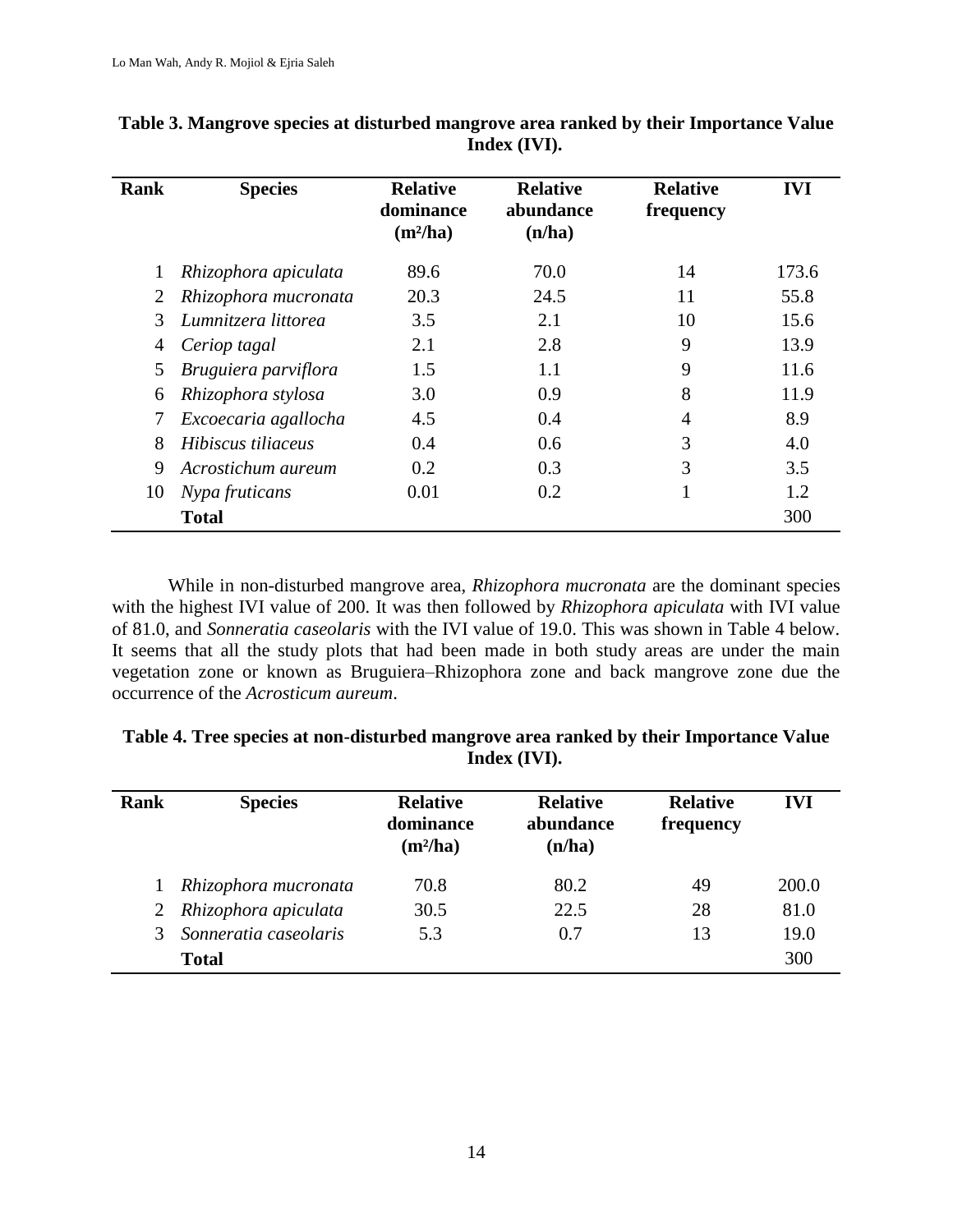#### **Diameter Distribution of Mangrove Species**

The diameter distribution of mangrove species at non-disturbed mangrove area as show in Figure 4 reveals negative exponential (black line) and logarithmic J-shape (red line). This graph showed the inverse-shaped diameter distribution curve which illustrated a normal structure in forest development. This explained that there are a lot of regeneration seedlings and young trees can be found in a normal mangrove forest area, and the competition for light and space are limited due to the dense canopy.



**Figure 4. The diameter distribution of mangrove species at non-disturbed mangrove forest.**

Meanwhile, Figure 5 below showed the diameter distribution of mangrove species at disturbed mangrove area where the chart also showed negative exponential (black line) and logarithmic J-shape. However, the distribution of number of individual tree per diameter was scattered and randomly distributed. This gives a clear view of the stand structure of this study site where proximity to settlement area could alter the structure of trees. Besides, it was observed that some local people used or cut trees for firewood and construction of their house.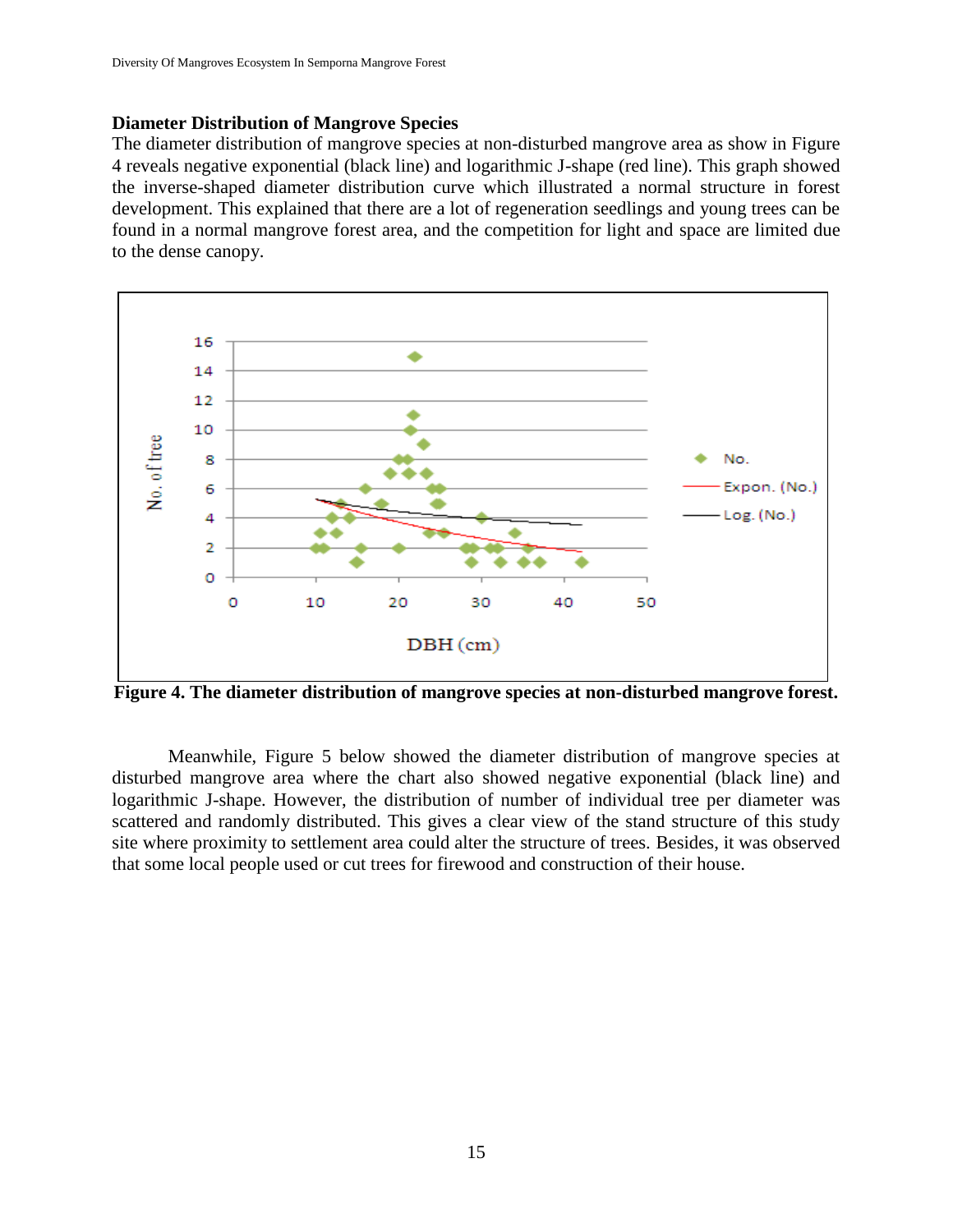

**Figure 5. The diameter distribution of mangrove species at disturbed mangrove forest.**

Total of 26 species of mangrove species were identified at both disturbed and non-disturbed mangrove areas. Survey of the mangroves in all study sites revealed the existence of 188 of mangrove trees at non-disturbed mangrove area and 201 of mangrove trees at disturbed mangrove area. The mean diameter at breast height (DBH) at disturbed mangrove areas ranges from 15-20 cm, as compared to 23-35 cm at non-disturbed mangrove area.

Besides, the value of mangrove species diversity in non-disturbed mangrove area is less diverse with Shannon-Weiner  $(H') = 0.711$  as compared to disturbed mangrove area which has a higher value with Shannon-Weiner (H') = 1.725. *Rhizophora apiculata* is the most important and dominant species with the highest Important Value Index (IVI) value of 173.6 in most of the disturbed mangrove area, as oppose to *Rhizophora mucronata* with IVI of 200 which is most dominant in nearly all of the non-disturbed mangrove area. While for diameter distribution, both disturbed and non-disturbed mangrove areas had shown the inverse J-shaped in diameter. However, the diameter distribution curve for disturbed mangrove area is more scattered and randomly distributed as compared to non-disturbed mangrove area. This was probably due to local community activities in that area such as collection of wood and fire wood for self consumption.

As a recommendation, by considering the importance of mangrove forests, the respective authority should enforce the regulation in order to protect and conserve the patches of mangrove forest in Semporna. In addition, it is suggested that more study should be conducted in this area in the future. Besides, long time monitoring is necessity in order to monitor the floristic structure in mangrove forest. The awareness programs need to be introduced to the local communities with the aim to set up the importance of mangrove forests and to protect it. The mangrove forests in Semporna would be an ideal site to support both conservation and land protection against other unexpected disastrous such as strong wave or Tsunami in the future.